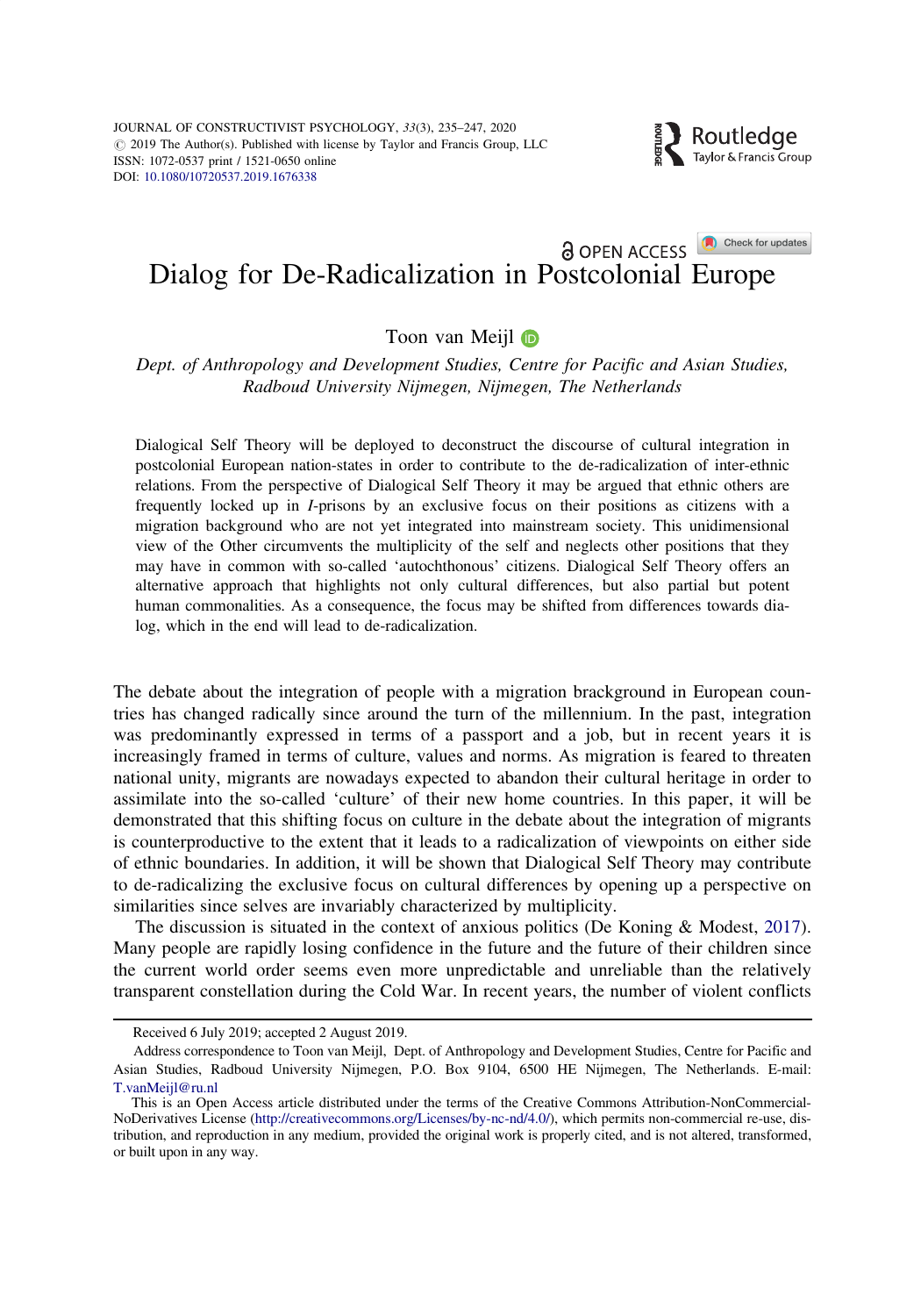<span id="page-1-0"></span>around the world has increased, while the number of liberal democracies has decreased (Scheffer, [2018,](#page-10-0) pp. 143–158). Globalization, neoliberal politics and postcolonial processes, all exacerbated by fast-tracking climate change, offer serious challenges to the socio-political order in many states that used to seem rather stable until recently. In this paper, we zoom in on the implications of one associated issue that causes widespread anxiety: migration. After all, it is frequently argued that migration has resulted in more cultural diversity but less social cohesion, which is widely believed to cause a radicalization of sorts.

Over the past two decades, international migration has increased by 40% according to the International Organization for Migration (IOM, 2018, pp. 15–16). In 2015, some 244 million people had migrated to another country. Most people are migrating to countries within their region, but many others move to high-income countries in the Global North. As a consequence, the share of migrants in the total population of many western countries has quadrupled or even quintupled. When compared with the size of the population in each region, for example, international migrants represent some 15% of the total population in North America and some 10% in Europe (IOM, 2018, p. 18). The impact of international migration is especially visible in western cities, with many being turned into so-called majority-minority cities: the old majority group has become a minority (Crul, [2016\)](#page-10-0). In these cities there is no longer a dominant ethnic majority group. Some describe this as the 'diversity turn': contemporary societies are increasingly pervaded with diversity (Vertovec, [2012](#page-11-0), p. 287).

Widespread experiences of rising diversity in western countries are reinforced by media reports of global displacement that is constantly breaking records, with the number of internally displaced at over 40 million and the number of refugees at more than 22 million in 2016 (IOM, 2018, p. 2). In Europe, the number of refugees reached an all-time high in 2015, which was directly related to the conflict in the Syrian Arab Republic. Since it coincided with the aftermath of the economic recession that began with the credit crunch in 2008, it intensified a fierce debate about the borders and the identity of nation-states. Across the political spectrum, the question was raised how countries can cope with a growing influx of refugees and an ever expanding diversity at times that require local residents to tighten the belt?

Anxiety about the impact of migration on nation-states must be understood not only against the background of increasing numbers that in some quarters of society is causing a perceived loss of control and fear of being eclipsed by foreigners, especially in cities. This fear, in turn, may be confirmed by the observation that some migrants seem to have turned themselves against liberal democracy as the foundation principle of western countries. A crucial turning point in this great debate about migration has been the attack on the Twin Towers in New York on 9/11/2001, later followed by terrorist attacks in a range of cities throughout Europe and elsewhere.

An upshot of Islamic terrorism is that it has provoked anti-Muslim sentiments in many migration countries, which sometimes extend into campaigns against the reception of political refugees and even all migration. Thus, the emergence of Islamophobia and its projection onto all Muslims, if not all non-western migrants, has entailed a deep polarization around migration issues throughout Europe. A vicious circle is the result since branding all Muslims as terrorists is self-evidently counterproductive. After all, the exclusion of Muslims from integrating as full-fledged citizens of European nation-states triggers a further radicalization among some Muslims who stumble upon barriers in their ambition to build up a decent life for themselves and for their children in a new country (De Koning, [2008](#page-10-0)).

In this paper, radicalization will therefore be analyzed in light of the polarization of migration in postcolonial European nation-states. First, I will elaborate on the debate about the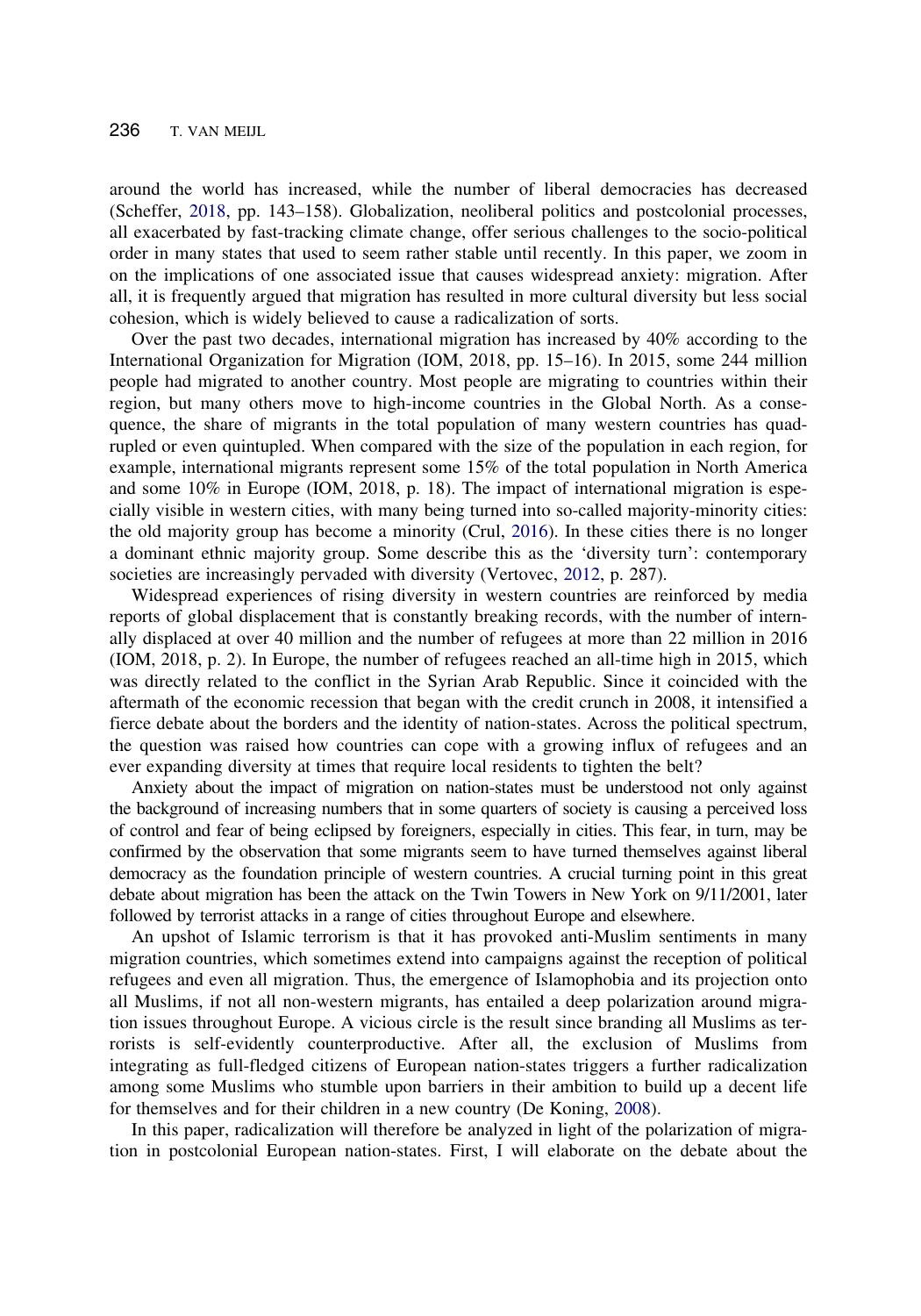<span id="page-2-0"></span>integration of people with a migration background in European countries and the political demand to abandon their cultural heritage, sometimes even to neglect their religious identity, in order to assimilate into their new home countries. It will be demonstrated that it is principally impossible for non-western migrants to meet the criteria for civic integration that have been introduced in recent years, and which depart from a rigorous boundary between western and non-western people and values. Subsequently, Dialogical Self Theory (DST) will be deployed to deconstruct the discourse of civic integration in order to contribute to a de-radicalization of inter-ethnic relations. It will be seen to offer an alternative approach that highlights not only cultural differences, but also partial yet potent human commonalities.

### FROM INTEGRATION TO ASSIMILATION

The setting of the analysis in this paper is postcolonial Europe, but I will focus especially on the case of the Netherlands since the radical transformation of migration and integration policies in that small country on the shores of the North Sea exemplify international processes of change (Scheffer, [2011](#page-11-0)). The Netherlands is especially interesting in view of its reputation as a so-called guiding country, a libertarian nation-state that has been setting trends with the legalization of prostitution, soft-drugs, euthanasia and gay marriage, while it also advocated tolerance of cultural diversity for a long time. At present, however, immigration has become just as controversial and politicized as in many other European countries. The national identity is believed to be under threat of increasing numbers of refugees and other migrants. Right-wing politicians are attracting more followers, causing some to contend that the Netherlands has also turned racist and Islamophobic (De Koning, [2016](#page-7-0)). Indeed, the country seems more polarized than ever before, with dialogicality between different sections of the population being few and far between.

It is beyond the scope of this paper to elaborate on the history of migration, but the Netherlands has had a net migration balance since the mid-1960s (Entzinger, [2003](#page-9-0), p. 59). In 2018, the population totaled 17.2 million, with 10.1% of the population having a background in some other western country, and 13.1% with a migration background in non-western countries, especially Turkey (2.4%), Morocco (2.3%), Surinam (2.0%) and the Netherlands Antilles (0.9%) (Statistics Netherlands – CBS, 2019). The steady influx of immigrants over the past 50 years has not only changed the composition of the population, but it has also induced a change in migration and integration policies. For decades, these were characterized by impromptu measures that were generally short-term oriented. In the early 1990s, however, ethnic minorities had doubled in size since the 1960s, while a second generation was emerging within established migrant communities. Thus, minorities were becoming not only more numerous, but also more heterogeneous. A second generation was growing up in the country to which their parents had moved in search of employment. They were attending local schools and speaking the Dutch language, but that did not immediately improve the social and economic situation of minorities, among which unemployment was extremely high. In this context, the leader of the liberal party, Frits Bolkestein, suggested that cultural differences were hampering the integration of people with a migration background. This comment targeted members of Muslim minorities in particular since he added that in his view Islam and liberal democracy were incompatible (Bolkestein, [1991](#page-10-0)). Thus, he echoed Samuel Huntington's [\(1996](#page-10-0)) so-called 'clash of civilizations'.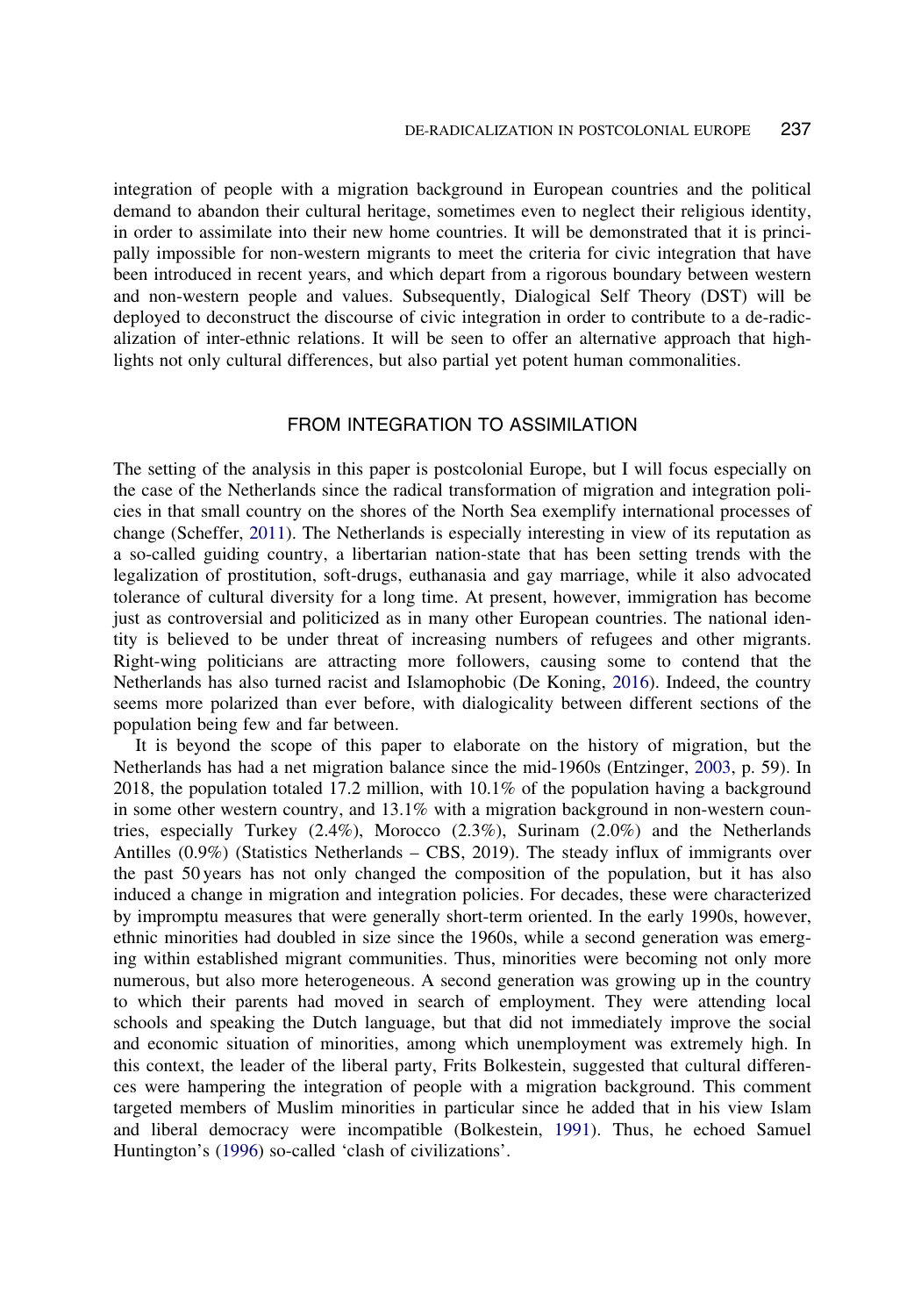#### <span id="page-3-0"></span>238 T. VAN MEIJL

Although the government began emphasizing the need for integration more strongly in the course of the 1990s, a series of events around the turn of the millennium prompted a more radical revision of integration policies. This time, the debate was reinvigorated by a prominent member of the Labor party, Paul Scheffer [\(2000\)](#page-11-0), who noted a segregation of an ethnic underclass of mainly Muslims who in his view were not only unable but also unwilling to integrate. He suggested that this would undermine social cohesion in society as well as the functioning of the liberal democratic state, especially because many Muslims were alleged to hold illiberal views. He advocated a so-called 'civilization offensive' in order to teach Muslim migrants Dutch culture and the principles of liberal democracy. Soon thereafter, the world was shaken up by 9/11, which in turn contributed to the rise of populist politicians with outspoken views against migration, in particular against Muslims (Bruquetas-Callejo, Garcés-Mascareñas, Penninx, & Scholten, [2007](#page-10-0)).

The rising influence of right-wing politicians with anti-immigration if not Islamophobic sentiments had an impact on political views regarding migration across the entire spectrum so that a radical shift in integration policies became inevitable. A series of proposals and measures followed to diminish immigration figures, while mandatory forms of integration for newcomers and oldcomers alike were introduced. The emphasis shifted from employment and economic integration towards the cultural adaptation of immigrants to Dutch society, their duty to learn Dutch and to embrace Dutch values, including the principles of the (neo-)liberal and democratic nation-state. Indeed, migrants are required to assimilate into Dutch 'culture' writ large, in spite of widespread confusion about its contents. The concept of integration was thus narrowed considerably by effectively rephrasing it in terms of complete assimilation. In relation to the goal of integration the search was no longer for compatibilities between different categories of people, but the focus shifted towards abandoning cultural differences (Entzinger, [2003](#page-9-0)). This was justified with reference to a new, allegedly more 'realist' vision that was based on the belief that national norms and values were under threat so policies had to be developed to secure their preservation (Prins, [2002](#page-11-0)). In the next section, I elaborate the ideological foundation of those policies, which in my view trigger radicalization rather than enhancing integration.

# CULTURALIZATION OF CITIZENSHIP

Since contemporary discourses on immigration and integration abound with explicit references to 'culture' throughout Europe, it is necessary to analyze this culturalization of citizenship in more detail, also because it is certainly not unique to the Netherlands (Duyvendak, Geschiere, & Tonkens, [2016\)](#page-10-0). Most European countries have become anxious about cultural diversity and religious pluralism within their boundaries since it is believed to affect the cultural integrity and the social cohesion of the nation-state. Needless to say, these views of the national identity are based on an essentialized conception of culture, which is commonly understood as static, fixed, objective, consensual, and uniformly shared by all members of society (Wikan, [2002\)](#page-11-0). As a consequence, the nation-state is also conceived as founded on a bounded and distinct community, with a shared sense of belonging and loyalty predicated on a common language, cultural beliefs, norms, values, religion and traditions.

In contemporary Europe, these versions of culture increasingly dominate popular imaginaries of the nation. People tend to think they are deprived of their 'own' culture, and, as a result, a form of cultural conservationism has emerged that aims at protecting cultural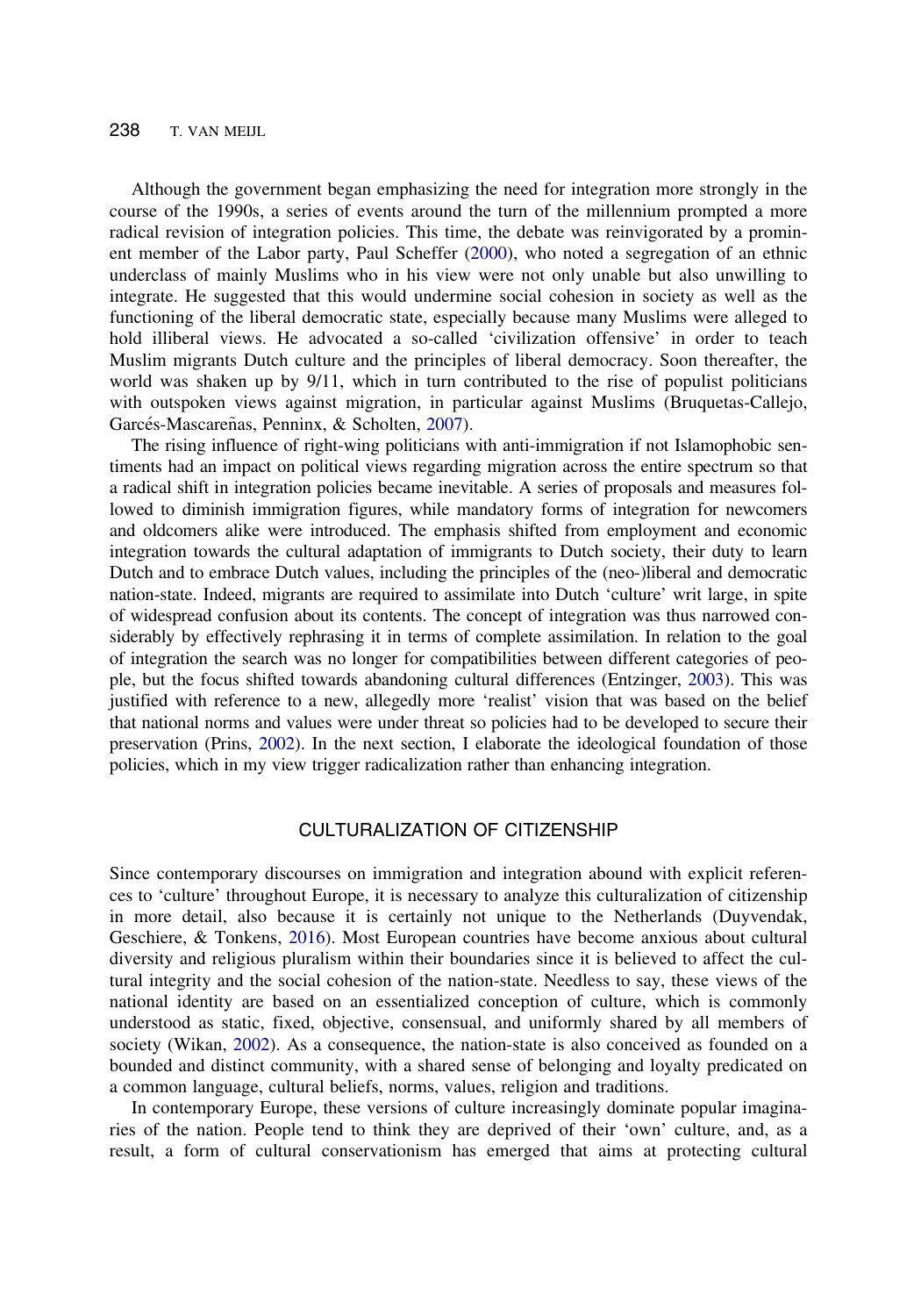<span id="page-4-0"></span>authenticity (Grillo, [2003](#page-10-0), p. 160). Thus, nation, race, culture and identity are woven together in complex ways in a range of national traditions and give rise to different anxieties about so-called 'strangers' who in this type of thinking are categorically excluded from standard constructions of the nation-state. Indeed, these processes on which nation-states are constructed and reproduced also shape the ways that immigrants are perceived and received. Wimmer and Glick-Schiller [\(2002](#page-11-0)) have described this type of thinking as methodological nationalism, which is based on the assumption that the nation-state is the natural social and political order of the modern world. The adjective 'methodological' refers to the approach of shaping the nation by representing immigrants as alien disturbers of a natural order. By definition, immigrants are regarded as adverse elements of an orderly working of the state.

Methodological nationalism has due consequences for notions of citizenship when migration causes incongruity between the state and the nation. Citizenship routinely involved inclusion in the nation-state when state and nation still coincided, but from the moment that states become ethnically and culturally more heterogeneous citizenship of immigrants is immediately problematized. The nation is no longer considered to be overlapping with the state, which causes the state to reorient itself regarding the nation and other categories of citizens, in particular so-called allochthonous citizens, those who were born elsewhere, or who descent from people born elsewhere, and who are thought not to belong naturally to the nation-state because they have crossed borders. As a corollary, citizenship becomes a political instrument to distinguish between natural members of the nation-state and unnatural members of the nation-state who have to be resocialized in order to become integrated. In culturally diverse states, citizenship is used as an instrument of exclusion because they are founded upon a methodological nationalist conception in which the nation is naturally closed in view of a differentiation between authochthonous citizens and aliens.

The Dutch sociologist Willem Schinkel [\(2010](#page-7-0), pp. 268–269) explains the distinction between different categories of citizens in terms of a distinction between formal and moral citizenship. He defines formal citizenship with reference to legal rights and duties of citizens as members of states. Since a formal citizen is not necessarily a good citizen, however, moral citizenship, on the other hand, entails an extra-legal dimension of normativity. The conception of moral citizenship demands people who are considered as culturally and morally anomalous to adjust to mainstream thought and action by embracing individual rights to freedom, regardless of gender, religion and sexuality ( Schinkel, [2010](#page-7-0), pp. 269–271; see also Schinkel & Van Houdt, [2010](#page-11-0) ). Thus, cultural differences are to be assimilated and plural moralities are to be abandoned. As a consequence, the distinction between formal and moral citizenship is not simply a theoretical issue, but it has far-reaching implications for practices and policies. The culturalization and moralization of citizenship has in recent years been given substance in national and local policies of immigrant integration. However, it has also generated widespread polarization around the question who has the right to belong in the nation-state, which in turn has caused a radicalization of different viewpoints. Some have even analyzed this shift in policies as a culturalized form of racism ( De Koning, [2016,](#page-7-0) see also Schinkel, [2010,](#page-7-0) p. 269 ).

#### ISLAMOPHOBIA, RACIALIZATION AND RADICALIZATION

Although the label 'racism' is heavily loaded in European history because of the holocaust, the concept has recently re-appeared in the debate about migration and integration (Lentin,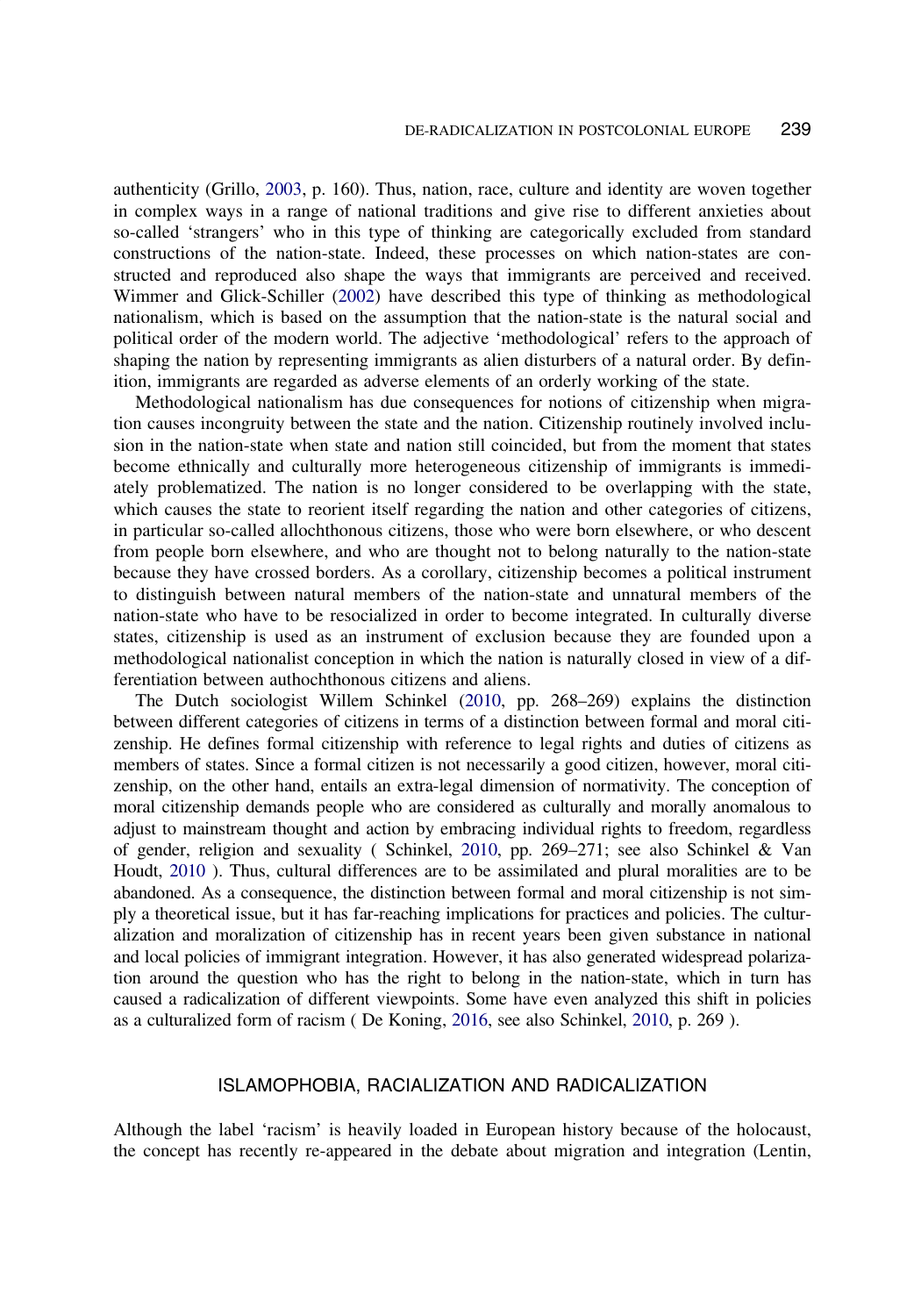<span id="page-5-0"></span>[2012\)](#page-10-0). This ensues from the inherent link between the culturalization of citizenship in Europe and an intense critique of Islam, resulting in widespread Islamophobia and, as some people have cogently argued, the 'racialization' of Muslims (De Koning, [2016](#page-7-0); Schinkel, [2010,](#page-7-0) p. 269). The campaigns to enhance social cohesion in European nation-states through the reconstruction of a shared national culture that is defined in terms of key liberal values, such as individual liberty, gender equality and sexual freedom, are directly related to a discourse of defense against an alien, Islamic culture. Especially since 9/11, the claim goes that the permissiveness of so-called backward cultural practices of Muslims during the decades when multiculturalism was still the goal, promoted an environment in which Islamic extremism could develop. As a consequence, social unrest and violence in quarters with a high density of Muslims are situated in a culturalist perspective that does not take into account the relevance of power inequality, which is manifested in low levels of education, high levels of unemployment, discrimination on the labor market and poverty among Muslim minorities in Europe. The terrorist attacks in London, for example, were widely interpreted as the result of 'cultural confusion' among young British Muslims, while the rioters in the French banlieu were believed to suffer from a 'cultural handicap' (Jouili, [2019](#page-10-0), p. 210). Very few commentators explained the discontent among Muslims in relation to deep disappointment with the reluctance of western countries to share prosperity with people of a migration background, Muslims in particular.

Branding Muslims as 'barbarians' who do not belong in 'civilized' Europe with its liberal democracies may be analyzed as a survival of the colonial era (Hage, [2016](#page-10-0)). In this hegemonic narrative of a cultural threat from Muslims in Europe there is consequently no space for distinctions between people who articulate the relation beween culture and religion in different ways. Nevertheless, western influences have radically changed the experience of Islam in different countries, where advocates and opponents of western values are engaged in a deep debate. Many muslims attempt to reconcile islam with western values, among other things, by arguing that Islam has always had a strong democratic character. Others, however, have been critical of the colonial domination of some Islamic countries by western powers. Irrespective of these differences among Muslims, however, Islamophobia is projected onto all Muslims in European discourses about migration and integration. This caused Martijn de Koning ([2016](#page-7-0)) to argue that Muslims are racialized as unacceptable Other (see also Schinkel, [2010](#page-7-0), p. 269).

The concept of racialization is controversial, but in this context it must be understood as the categorical exclusion of Muslims from mainstream society on grounds of their religion and associated culture (Ghorashi, [2006](#page-10-0)). As pointed out above, the marginalization of Muslims in postcolonial Europe is justified with reference to their allegedly backward culture, especially because it is supposed to justify violence towards non-Muslims. The question is, however, whether violence that is committed in the name of Islam and which targets nonbelievers is cause or consequence of Islamic beliefs. This issue is not necessarily a philosophical dilemma about the question which came first, the chicken or the egg, but opinions about it depend on someone's worldview.

There is no need to reiterate the polarization of perspectives on cultural diversity in contemporary European societies, and the implications this has for dealing with differences between peoples within the boundaries of nation-states. Fear for Islamic terrorism and an associated bias against all Muslims have shifted the discourse of integration across the entire spectrum. As a consequence, current integration policies no longer depart from respect for cultural differences, but instead they aim at abandoning differences. We all have to be the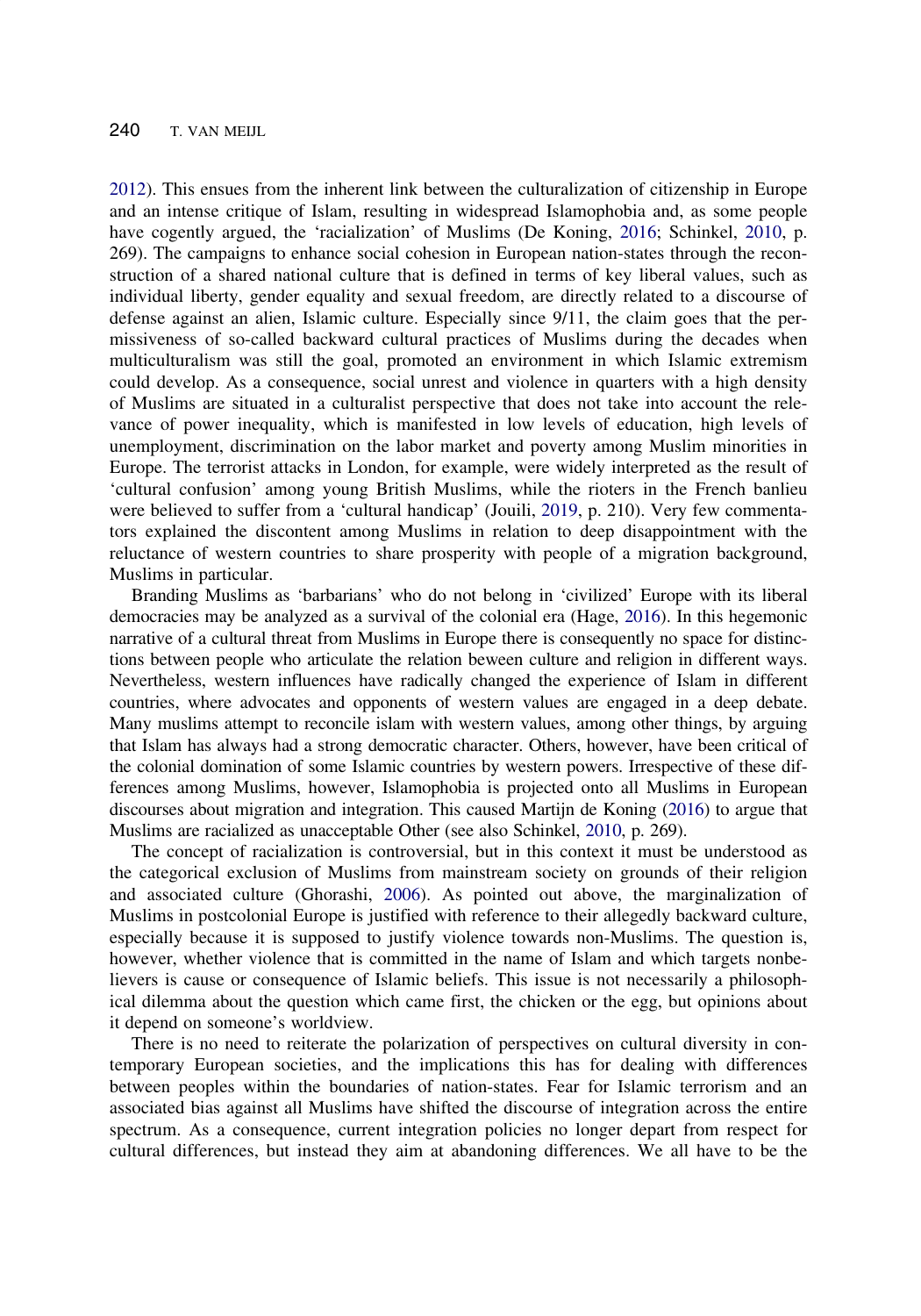<span id="page-6-0"></span>same. Triggered by terrorist attacks, all migrants from non-western countries are forced to neglect their cultural background and assimilate completely into western societies. Needless to say, however, that it is essentially impossible to dispose of culture, so in practice migrants are expected to meet criteria that can never be attained. The exclusive focus on discarding differences might therefore be counterproductive to the extent that it may trigger frustrations, if not a radical rejection of western societies by those who feel excluded.

To prevent the radicalization of people who are racialized because of their cultural and religious background, a new type of thinking is required. A new approach that also contributes to repairing the paradox of assimilation, which expects people to abandon part of their self and to become someone they will never be. To release the tension between migrants and their host countries, it seems inevitable to shift the focus from differences to similarities. Nowadays, migrants are first and foremost addressed as Others, whereas the similarities with Self are sidelined, if not downright denied. In everyday life in multicultural societies, however, people generally build all sorts of social relations that are based on shared interests, emotions, and aspirations within a range of networks and settings. Everyday sociabilities are generally not based on tolerance of ethnic of cultural differences, but instead on recognition of partial but potent human commonalities, on common domains of affect, mutual respect and shared aspirations, also for the next generation.

# MULTIPLICITY AND DIALOG

Studies of conviviality in multicultural circumstances are not abundant, but the number of reports about people living positively with cultural differences is growing (e.g. Chimienti & Van Liempt, [2015](#page-10-0); Peterson, [2017;](#page-11-0) Vollebergh, [2016;](#page-11-0) Wessendorf, [2010;](#page-11-0) Wise & Belayutham, 2009). These are important because they offer insight into the question how cultural differences are negotiated at the grassroots. Greg Noble [\(2009](#page-10-0)), for example, has argued that youngsters with a migration background who are growing up in and between different cultures prefer to neglect their ethnicity, even though they acknowledge that it is a very significant aspect of their identity. A focus on their ethnicity, however, fails to capture the complex nature of the self for second generation migrants. Highlighting ethnicity is experienced as a kind of 'boxing in', excluding other identifications that they value just as much, including age, gender, and subcultural features such as food, clothing, music et cetera. Noble (Noble, [2009\)](#page-10-0) therefore argues that everyday recognition involves recognizing others in their full humanity, rather than as representatives of a particular category or group. In such an approach the situated sociability of young people's identities is foregrounded: multiple and fluid attachments, the temporality of being, and the situated and provisional nature of subjectivity (see also Wise & Velayutham, [2009](#page-11-0)).

The multiplicity of identities in culturally complex circumstances requires an analytically refined approach which may be found in Dialogical Self Theory. The dialogical self is a useful construct for relating plural, competing conceptions of identity to the psychological notion of the person as a composite of multiple, often contradictory self-understandings. Dialogical Self Theory starts from the assumption that the internal domain of the individual and the external domain of society are intimately connected. As a consequence, the dialogical self has been defined as a dynamic multiplicity of I-positions in the landscape of the mind, intertwined as it is with the minds of other people, such as, e.g., my partner, my children, my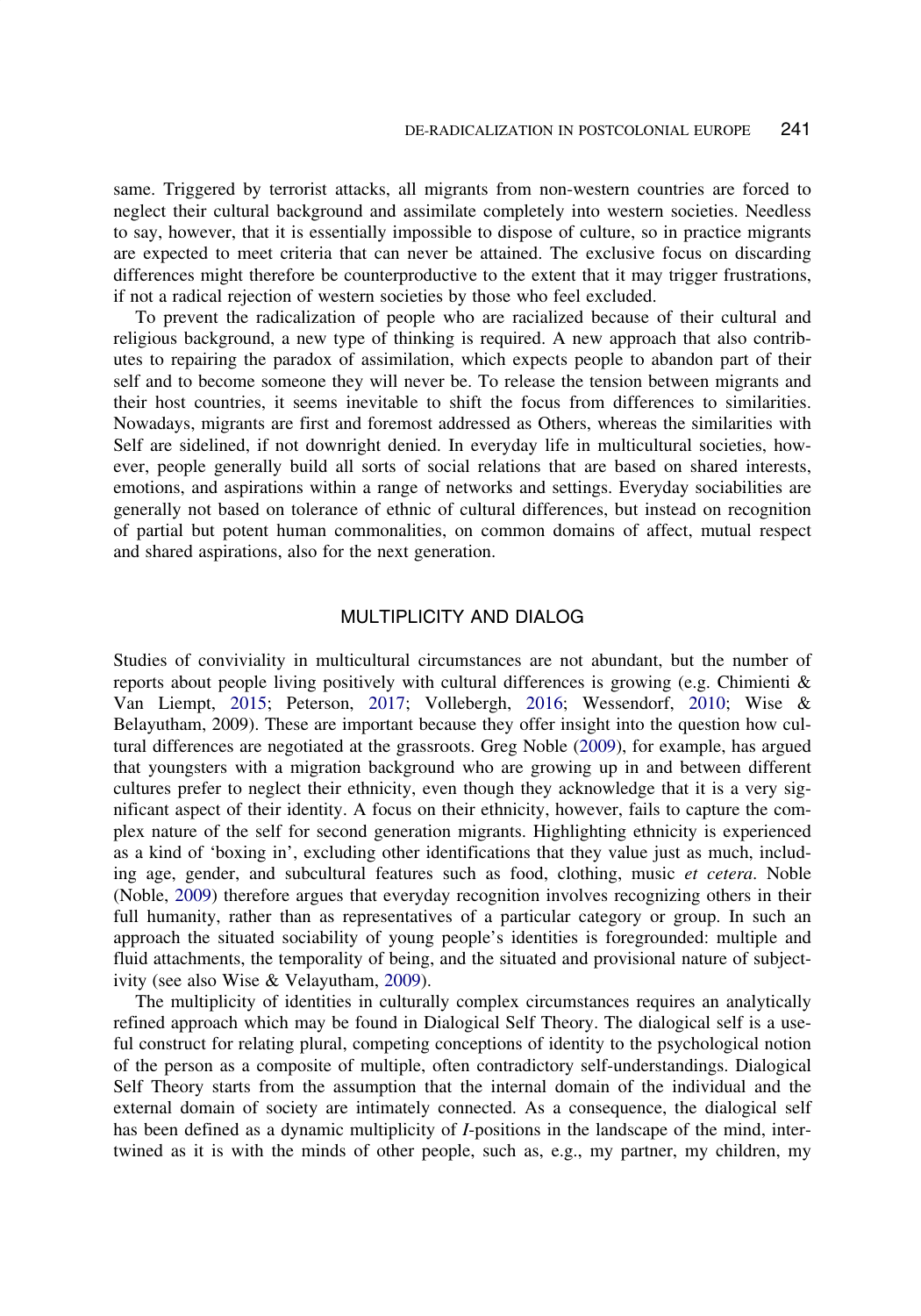<span id="page-7-0"></span>colleagues, and my adversaries (Hermans, Kempen, & Van Loon, [1992](#page-10-0); Hermans & Kempen, [1993\)](#page-8-0). Dialogical Self Theory is inspired, on the one hand, by Bakhtin's [\(1984](#page-10-0)/ 1929) metaphor of the polyphonic novel, which allows for a multiplicity of positions among which dialogical relationships may be established, and, on the other hand, by William James' (1950/1890) classic distinction between I and me. The latter has been elaborated into a notion of an extended self, in which the other is not simply positioned outside the self, but is considered as part of the self. On the interface between these traditions, Hermans and Kempen [\(1993](#page-8-0)) have argued that the self has the capacity to endow each position with a voice so that dialogical relationships between different and even opposed positions may be developed.

The conception of the self as multivoiced and dialogical has proved a valuable device for the analysis of the dynamic connections between the global and the local at the level of per-sonal identifications in multicultural societies (Bhatia & Ram, [2001;](#page-10-0) Hermans & Kempen, [1998\)](#page-10-0). In a globalizing world, societies must no longer be considered as bounded and relatively isolated from other societies, which also has an impact on cultural differences between societies. As pointed out above, an increasing number of people is living on the interfaces between societies, implying intimate contact with different cultural customs, which also makes an approach based on methodological nationalism outdated. The increasing interconnectness of societies and peoples, however, does not only lead to an increasing contact between different cultural groups, but also to an increasing contact between different cultural conceptions within individual persons. This compounds the socio-cultural development of migrants, especially children and adolescents (Van Meijl, [2012,](#page-11-0) [2013](#page-11-0) ). Intercultural contact leads to the emergence of a multiplicity of cultural positions or voices coming together in the self of individual people. And such positions may become engaged in mutual negotiations, agreements, disagreements, tensions, and conflicts between cultural values, views and practices (Hermans & Dimaggio, [2007\)](#page-10-0). The global-local nexus is, in other words, not just a reality outside the individual, but it has penetrated the self of people living in multicultural societies who have no option but to engage into a dialog between various cultural positions.

A dialogical conception of the multicultural self is not only required to orchestrate the dynamic relationship between local and global institutions and between pre- and post-migration values and views, but it is also intertwined with the necessity for migrants to interact with people from a different cultural background by recognizing and accepting their alterity. This is unavoidable in a world in which divisions between different cultures can only be bridged by means of dialogical exchange. After all, only dialog may contribute to making cultural differences meaningful and comprehensible (Hermans & Hermans-Konopka, [2010](#page-9-0)). Since other persons and groups with different cultural customs are increasingly part of an extended self in terms of a multiplicity of contradictory voices or positions, a dialogical conception of the self seems therefore also indispensable.

A review of the debate about citizenship in the Netherlands, however, has demonstrated that dialogical relationships between different cultural positions in the self are usually riddled with hierarchy. Different cultural positions may not be valued equally, neither in society, nor in the self:  $I$  as migrant is to be denied, whereas  $I$  as Dutch citizen is to be championed. Hermans and Kempen [\(1993](#page-8-0), p. 73) have highlighted the hierarchical ranking of cultural positions by introducing the concept of dominance as an important characteristic of dialogical relationships between self and other, or, between self and society (see also Hermans & Hermans-Konopka, [2010,](#page-9-0) pp. 38–40). If the self is defined as a multiplicity of different I positions, it may be argued that societies are not only able to address the self in a variety of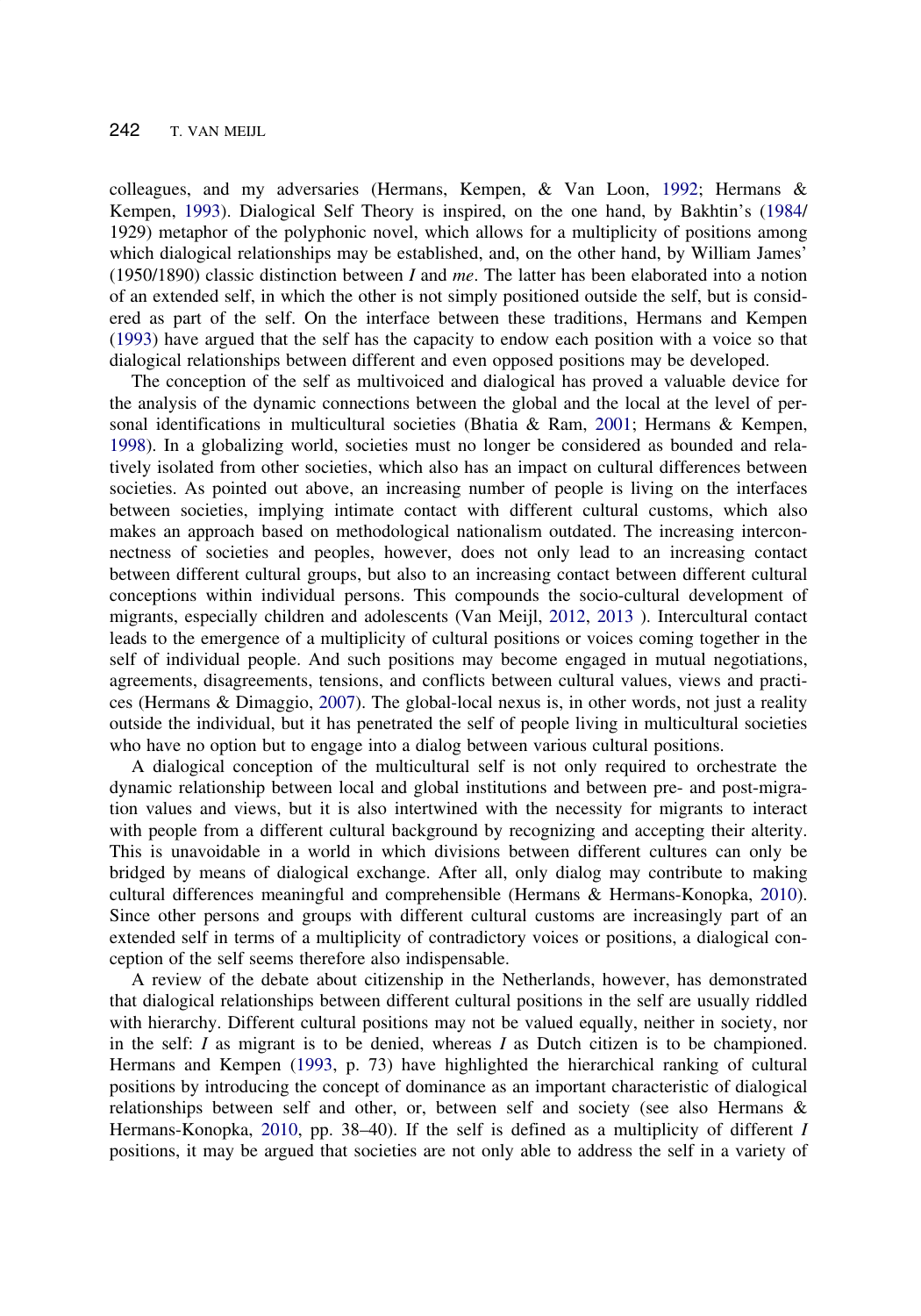<span id="page-8-0"></span>identifications, but also to let the self know how these identifications, and the way the self functions in them, are approved. Accordingly, in contemporary European societies, since citizenship is primarily understood in cultural and moral terms, migrants are expected to adjust to the cultural values of their new country and to neglect the cultural aspects of their identity derived from their country of origin. Thus, the self of migrants is monitored by the society approving or disapproving their behavior and concomitant construction of a cultural identity. Thus, societies also have the capacity to make some identifications more dominant than others. And the dominance of societies in the identification process not only organizes but also restricts the multiplicity of possible identifications in multicultural arenas.

# DIALOG AND DE-RADICALIZATION

The dialogical conception of individuals as plural and composite persons is not only significant for understanding how migrants deal with cultural diversity in their daily lives in multicultural societies, but it also opens up the possibility for a dialogical perspective on multicultural relations in contemporary European nation-states. Considering the self as a mini-society in which different I-positions are intimately intertwined with others, the dialog among internal positions may be considered to reflect the dialogical interaction among external positions. As such, a dialogical perspective on diversity may relieve the tension proceeding from the polarization of relations between so-called autochthonous versus allochthonous citizens in European nation-states. A dialogical perspective on cultural diversity may benefit in particular members of the second and third generation of people with a migration background, who are frequently disenchanted to be constantly addressed in terms of their ethnicity or their associated religion, as ethnic Others. Instead they prefer to be identified as cosmopolitan citizens with multiple identifications. Accordingly, the metaphor of dialogical relationships among different cultural positions may be extended from the self of individuals to the analysis of dialogical relationships among cosmopolitan sociabilities of multicultural citizens. It will shift the focus from an essentialization of differences to an exploration of commonalities.

The suggestion to apply Dialogical Self Theory to redesign multicultural policies in order to enhance dialogical interaction that departs from similarities between positions, e.g. I as parent, I as neighbor, I as colleague, I as soccer fan, rather than from differences, e.g. you as Muslim, has far-reaching implications for rethinking the future of the nation-state in light of ongoing migration, as I have pointed out elsewhere (Van Meijl, [2019](#page-11-0)). Here, I will elaborate on the contribution that Dialogical Self Theory might make to the de-radicalization of those who feel locked up in I-prisons because of the unidimensional stigmatization of their ethnic or religious otherness (cf. Hermans, 2018, p. 91). In order to ease anxieties about so-called incompatibilities between ethnic groups, especially between enlightened and secular westerners on the one hand, and so-called autocratic Muslims on the other hand, it is necessary to bring about a dialog that is founded upon cosmopolitan sociabilities.

As mentioned before, radicalization is widely considered a problem. Even though only a limited number of young people turn their back to liberal democracy and seek refuge in jihadism, the impact of terrorist attacks outweighs their small numbers (Scheffer, [2018](#page-10-0), p. 182). For that reason, too, an impressive number of de-radicalization policies have been devised, all aimed at local Muslim communities, but for those policies to be successful it is essential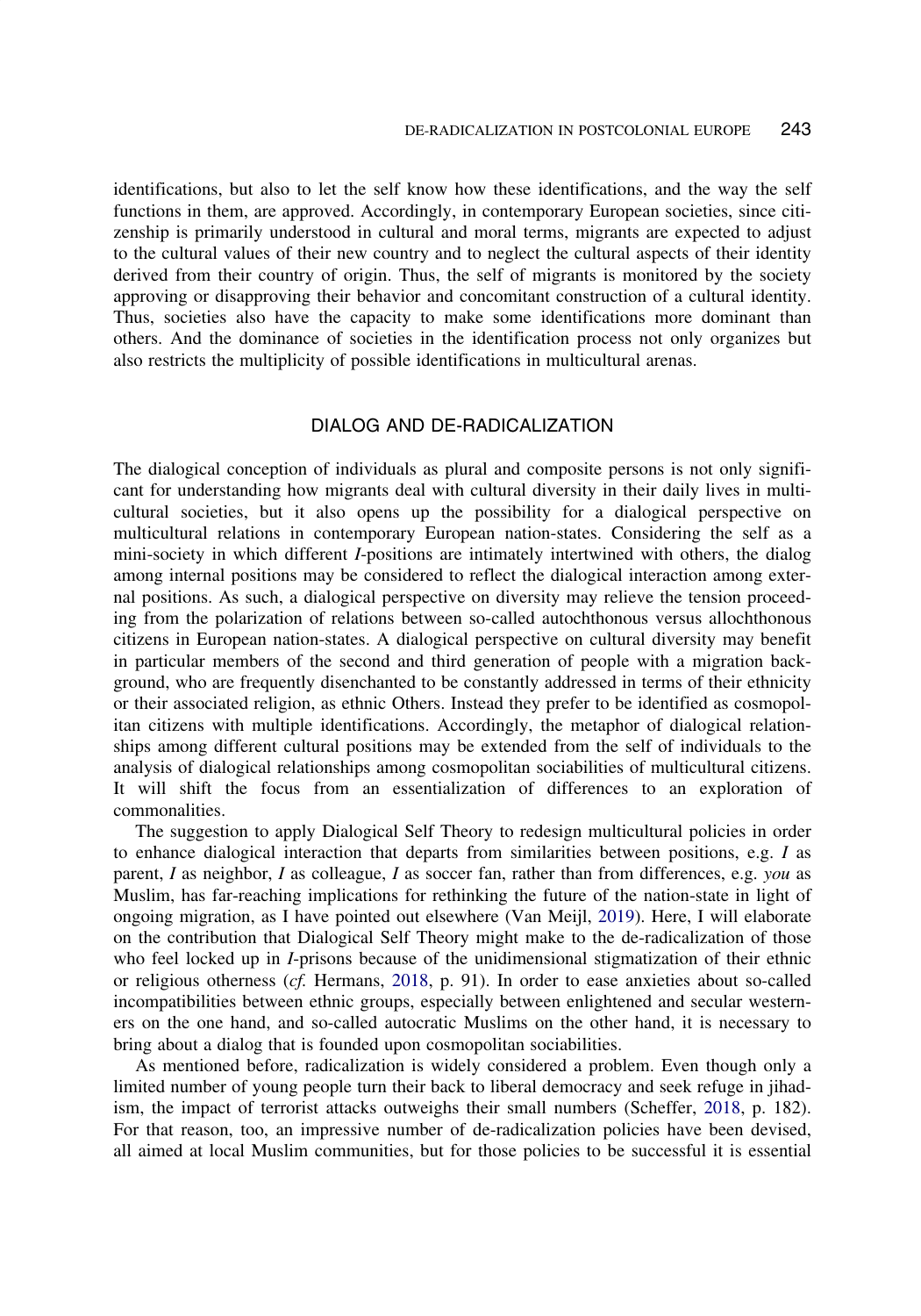<span id="page-9-0"></span>to have insight in motives of young people to join violent movements. A recent book by Van den Bos ([2018](#page-11-0)) has analyzed numerous cases of young Muslim men who have joined the jihad and summarizes the antecedents of a radicalization process in terms of feelings of uncertainty and unfairness. Muslims become uncertain in the country to which they have migrated because they feel unaccepted as Muslim. In view of their Islamic background, they are required to neglect their religious and cultural identifications, which are widely considered to be incompatible with western values and norms. This exclusive focus on their Muslim identity imprisons them into a religious position, which, in turn, makes it difficult to establish connections with mainstream society, at school and on the labor market. This treatment is considered unfair and leads to frustration that paradoxically causes some young people to seek refuge in their religious identity. As a corollary, their rejection as Islamic Other does not lead to the desired rejection of their religious beliefs and consequent assimilation into western society, but instead it reinforces their religious identity and triggers them to resist against democratic principles (see also Hermans, [2018\)](#page-8-0).

Applying Dialogical Self Theory to this process does not only contribute to the deconstruction of the adverse effects of integration policies that cause Muslims to seek refuge in their religious identity rather than to abandon or neglect it. Dialogical Self Theory also helps to understand the internal orchestration of cultural diversity when migrants have to cope with uncertainty resulting from their move to a new country. Migrants who are living in-between different cultural environments, especially when forced to choose between one out of two, with the host society making demands that are in principle impossible to meet, some prioritize a position that is considered problematic by the surrounding society, but which is the only position that offers them hope and solace. Religion then becomes a coping strategy that inspires some migrants to rise their religious position to dominance and to allow it to govern their position repertoire as a whole. They transfer responsibility to the external authority of religion in order to reduce the burden of uncertainty and to deal with the dilemmas they are forced to face (Hermans, [2018](#page-8-0), pp. 110–112).

Since Dialogical Self Theory offers insight into the internal dynamics of the cultural position repertoire of religious radicals, it also provides the guidelines for recalibrating a position repertoire that is organized in an extremely hierarchical fashion, with one position dominating all others. Obviously, a solution is to be found in bringing about a dialog between someone's religious position and other positions, which may be achieved above all by accepting migrants as cultural other with whom self, in spite of cultural differences, also shares similarities. As a consequence, migrants should be addressed not only as Others who have not yet assimilated in mainstream society, but instead social commonalities could be made more manifest, e.g. I as parent, I as neighbor, I as colleague, I as friend *et cetera*. By recognizing and respecting multiple aspects of the self of religious radicals, not only a dialog between different cultural positions may be generated, but at the same time it may result in a more democratic organization of someone's self. There is no need to emphasize that this is a precondition for bringing about a more dialogical and democratic organization of a multicultural society.

#### **CONCLUSION**

In this paper, Dialogical Self Theory has been deployed to critically analyze the discourse of cultural integration in postcolonial European nation-states in order to contribute to a de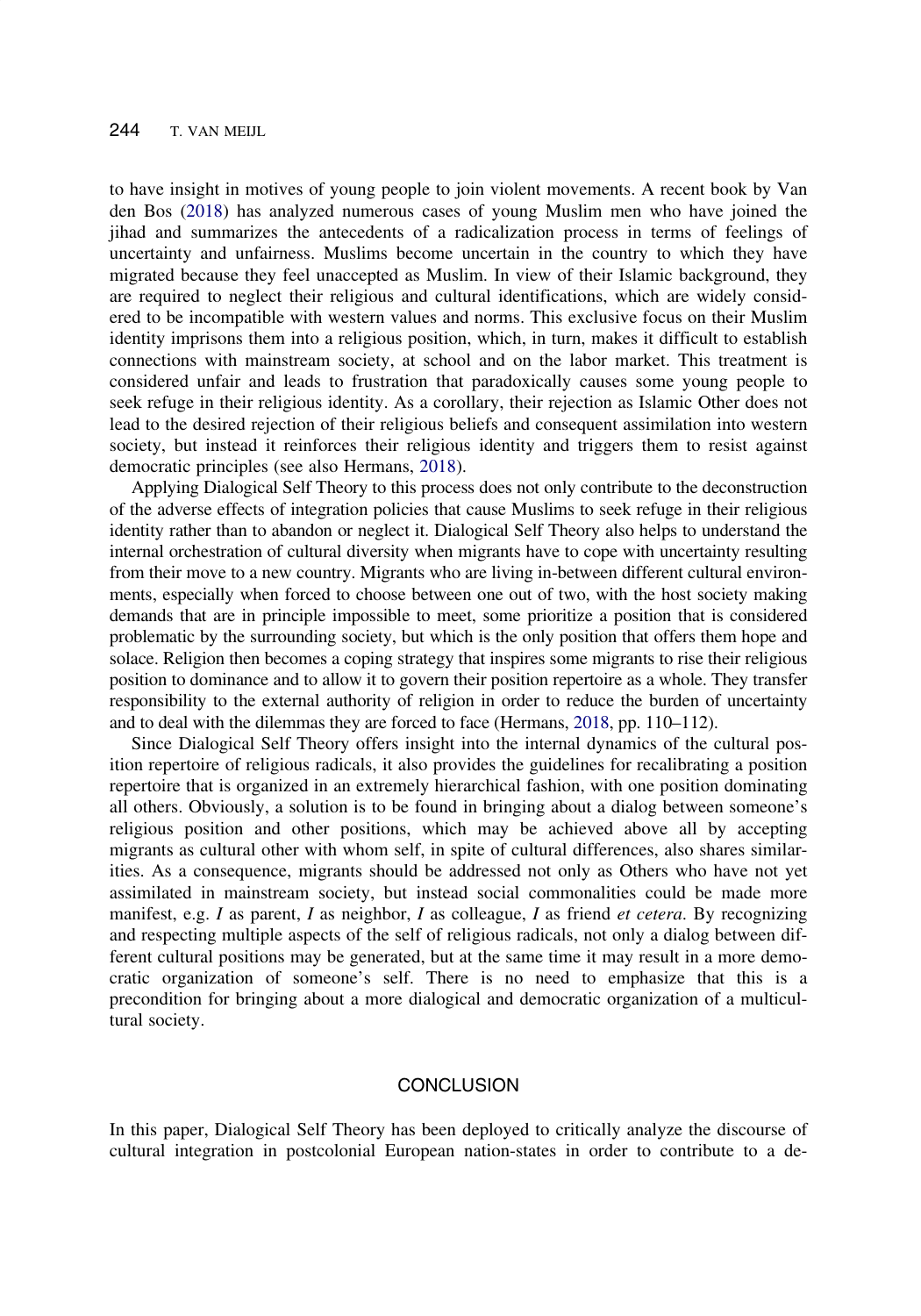<span id="page-10-0"></span>radicalization of inter-ethnic relations. From the perspective of Dialogical Self Theory it may be argued that ethnic others are locked up in I-prisons by focusing exclusively on their positions as citizens with a migration background who are not yet integrated or assimilated into mainstream society. This unidimensional view of the Other circumvents the multiplicity of the self and neglects other positions that they may have in common with autochthonous citizens. Dialogical Self Theory offers an alternative approach that highlights not only cultural differences, but also partial but potent human commonalities. As a consequence, the focus may be shifted from differences towards dialog, which in the end might lead to de-radicalization.

#### COMMENT

The contribution by Rens van Loon (this issue) on radicalization in leadership complements the analysis in this paper to the extent that it offers the tools developed by Dialogical Self Theory to initiate processes of de-radicalization at the level of individuals. As such, it offers a bridge between the self and society, on which the analysis in my paper was primarily focused. I demonstrated the widespread tendency in many western societies to view Muslims as Other, with an exclusive emphasis on their religious identity, which is not infrequently conceptualized as radical and violent following the attacks on the Twin Towers and other terrorist incidents. However, by focusing on Muslims and other types of migrants with a nonwestern background as Other, the violence of some is, in terms of Van Loon, trans-positioned to many, if not all. By the same token, Islam is frequently transposed to other identity features, such as the other as parent, as friendly, generous or hospitable. Indeed, views of Muslims and other migrants tend to be increasingly one-dimensional, which involves an exclusion of other identity features. As a consequence, the over-determination of people's religious identity may entail a radical aversion of mainstream society by Muslims, thus achieving the opposite effect of what is intended.

Van Loon not only endorses the need for a different approach, but also offers the building blocks for achieving different, more reconciliatory relations between peoples of a different background in multicultural societies. These are derived from Dialogical Self Theory and suggest, first, the need to create conditions for dialog, and, second, to develop a meta-position in which a wider range of positions is considered than only someone's religious identity as Muslim or their cultural identity as Other. Indeed, a shift in focus from differences to similarities is required, so that the Other is also addressed in other positions, e.g. as parent, neighbor, friendly or kind. The recognition of these other positions of the Other is a first step towards a more balanced perspective on people with a migration background, in which positions that they have in common with the Self, e.g. parent or neighbor, are transpositioned to the one-dimensional perspective on them as Muslim or as migrant Other. The upshot of this approach is a termination of over-positioning someone's religious or migration background by engaging into dialogical relations with positions of others that may be shared with self. The implied transference from exclusion to inclusion through dialog is likely to lead to a process of de-radicalization.

#### **ORCID**

Toon van Meijl D http://orcid.org/0000-0002-0547-2627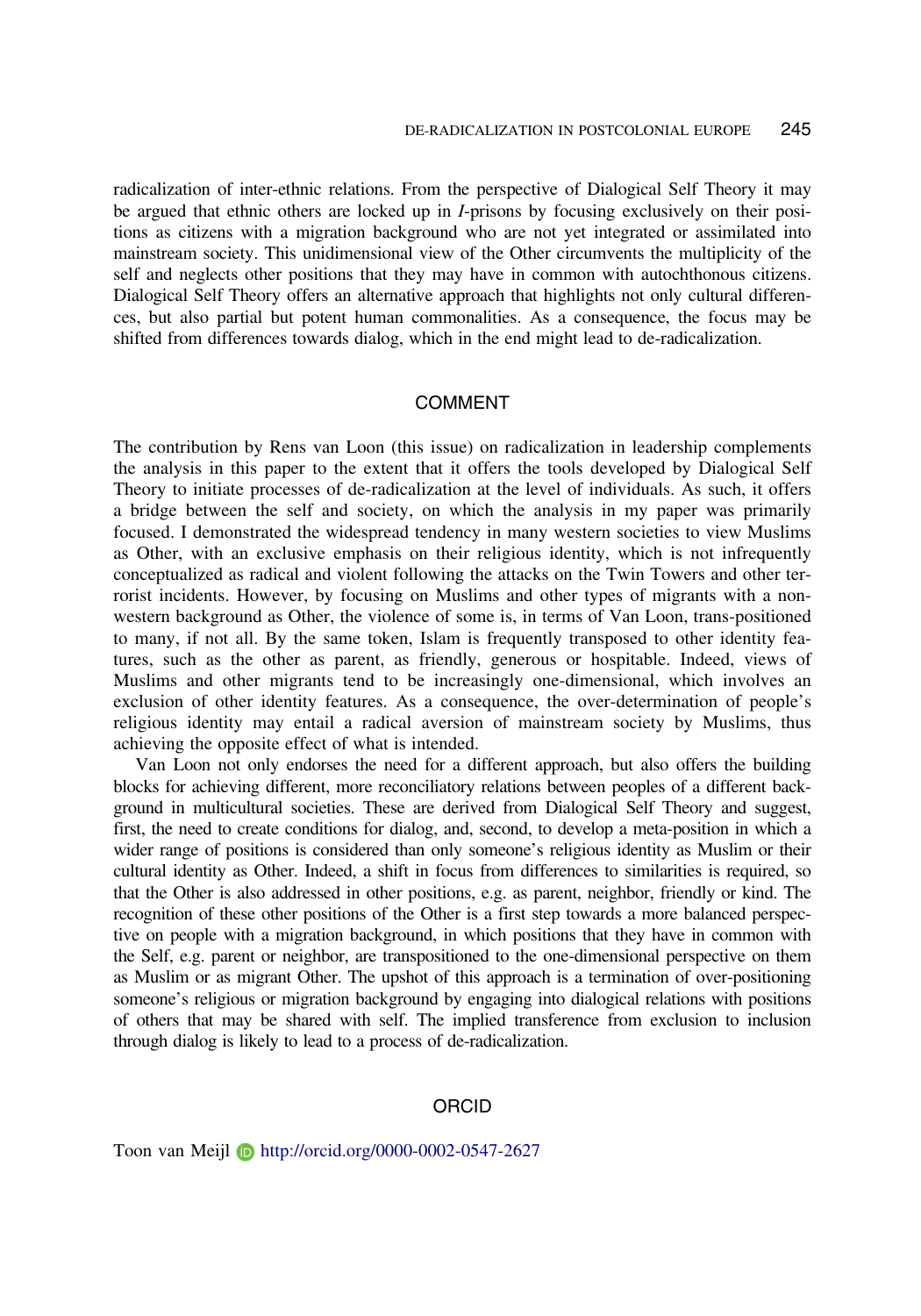<span id="page-11-0"></span>246 T. VAN MEIJL

## **REFERENCES**

- Bakhtin, M. [\(1984](#page-6-0)). Problems of Dostoevsky's poetics. Edited and translated by C. Emerson. Introduced by W. C. Booth. Minneapolis, MN: University of Minnesota Press. (Originally published in 1929).
- Bhatia, S., & Ram, A. ([2001\)](#page-6-0). Locating the dialogical self in the age of transnational migrations, border crossings and diasporas. Culture & Psychology, 7(3), 297–309. doi:[10.1177/1354067X0173003](https://doi.org/10.1177/1354067X0173003)
- Bolkestein, F. ([1991,](#page-1-0) September 12). The integration of minorities. De Volkskrant, op-ed page. (Address to the Liberal International Conference, Luzern, September 8, 1991).
- Bruquetas-Callejo, M., Garcés-Mascareñas, B., Penninx, R., & Scholten, P. [\(2007](#page-2-0)). Policymaking related to immigration and integration: The Dutch case (Working Paper No. 15). Amsterdam: Institute for Migration and Ethnic Studies (IMES) and International Migration, Integration and Social Cohesion Research Network (IMISCOE).
- Chimienti, M., & Van Liempt, I. ([2015\)](#page-5-0). Super-diversity and the art of living in ethnically concentrated urban areas. Identities, 22(1), 19–35. doi:[10.1080/1070289X.2014.924414](https://doi.org/10.1080/1070289X.2014.924414)
- Crul, M. ([2016\)](#page-0-0). Super-diversity vs. assimilation: How complex diversity in majority-minority cities challenges the assumptions of assimilation. Journal of Ethnic and Migration Studies, 42(1), 54–68. doi:[10.1080/1369183X.](https://doi.org/10.1080/1369183X.2015.1061425) [2015.1061425](https://doi.org/10.1080/1369183X.2015.1061425)
- De Koning, M. [\(2008](#page-0-0)). Zoeken naar een 'zuivere' islam: Geloofsbeleving en identiteitsvorming van jonge Marokkaans-Nederlandse moslims. Amsterdam: Bert Bakker.
- De Koning, M. ([2016\)](#page-1-0). You need to present a counter-message": The racialisation of Dutch muslims and anti-islamophobia initiatives. Journal of Muslims in Europe, 5(2), 170–189. doi[:10.1163/22117954-12341325](https://doi.org/10.1163/22117954-12341325)
- De Koning, A., & Modest, W. [\(2017](#page--1-0)). Anxious politics in postcolonial Europe. American Anthropologist, 119(3), 524–526. doi:[10.1111/aman.12916](https://doi.org/10.1111/aman.12916)
- Duyvendak, J. W., Geschiere, P., & Tonkens, E. (Eds.). [\(2016](#page-2-0)). The culturalization of citizenship: Belonging and polarization in a globalizing world. London: Palgrave Macmillan.
- Entzinger, H. [\(2003](#page-1-0)). The rise and fall of multiculturalism: The case of the Netherlands. In C. Joppke & E. Morawska (Eds.), Toward assimilation and citizenship: Immigrants in liberal nation-states (pp. 59–86). Basingstoke: Palgrave Macmillan.
- Ghorashi, H. [\(2006](#page-4-0)). Paradoxen van culturele erkenning: Management van diversiteit in nieuw Nederland. Amsterdam: Vrije Universiteit. (Inaugural lecture).
- Grillo, R. ([2003\)](#page-3-0). Cultural Essentialism and Cultural Anxiety Anthropological Theory, 3(2), 157-173.
- Hage, G. [\(2016](#page-4-0)). Etat de siège: A dying domesticating colonialism? American Ethnologist, 43(1), 38–12. doi:[10.](https://doi.org/10.1111/amet.12261) [1111/amet.12261](https://doi.org/10.1111/amet.12261)
- Hermans, H. J. M. ([2018\)](#page-7-0). Society in the self: A theory of identity in democracy. New York, NY: Oxford University Press.
- Hermans, H. J. M., & Dimaggio, G. [\(2007](#page-6-0)). Self, identity, and globalization in times of uncertainty: A dialogical analysis. Review of General Psychology, 11(1), 31–61. doi:[10.1037/1089-2680.11.1.31](https://doi.org/10.1037/1089-2680.11.1.31)
- Hermans, H. J. M., & Hermans-Konopka, A. [\(2010](#page-6-0)). Dialogical self theory: Positioning and counter-positioning in a globalizing society. Cambridge: Cambridge University Press.
- Hermans, H. J. M., & Kempen, H. J. G. ([1993\)](#page-6-0). The dialogical self: Meaning as movement. San Diego, CA: Academic Press.
- Hermans, H. J. M., & Kempen, H. J. G. ([1998\)](#page-6-0). Moving cultures: The perilous problems of cultural dichotomies in a globalizing society. American Psychologist, 53(10), 1111-1120. doi:[10.1037//0003-066X.53.10.1111](https://doi.org/10.1037//0003-066X.53.10.1111)
- Hermans, H. J. M., Kempen, H. J. G., & Van Loon, R. J. P. [\(1992](#page-6-0)). The dialogical self: Beyond individualism and rationalism. American Psychologist, 47(1), 23–33. doi:[10.1037//0003-066X.47.1.23](https://doi.org/10.1037//0003-066X.47.1.23)
- Huntington, S. P. ([1996\)](#page-1-0). The clash of civilizations and the remaking of the world order. London: Simon & Schuster/Touchstone.
- International Organization for Migration. (2018). World migration report 2018. Retrieved from [https://www.iom.int/](https://www.iom.int/wmr/world-migration-report-2018) [wmr/world-migration-report-2018](https://www.iom.int/wmr/world-migration-report-2018)
- James, W. (1950). The principles of psychology (Vol. 1). New York, NY: Dover. (Originally published in 1890).
- Jouili, J. S. [\(2019](#page-4-0)). Islam and culture: Dis/junctures in a modern conceptual terrain. Comparative Studies in Society and History, 61(1), 207–237. doi[:10.1017/S0010417518000543](https://doi.org/10.1017/S0010417518000543)
- Lentin, A. [\(2012](#page-3-0)). Post-race, post politics: The paradoxical rise of culture after multiculturalism. Ethnic and Racial Studies, 37(8), 1268–1285. doi[:10.1080/01419870.2012.664278](https://doi.org/10.1080/01419870.2012.664278)